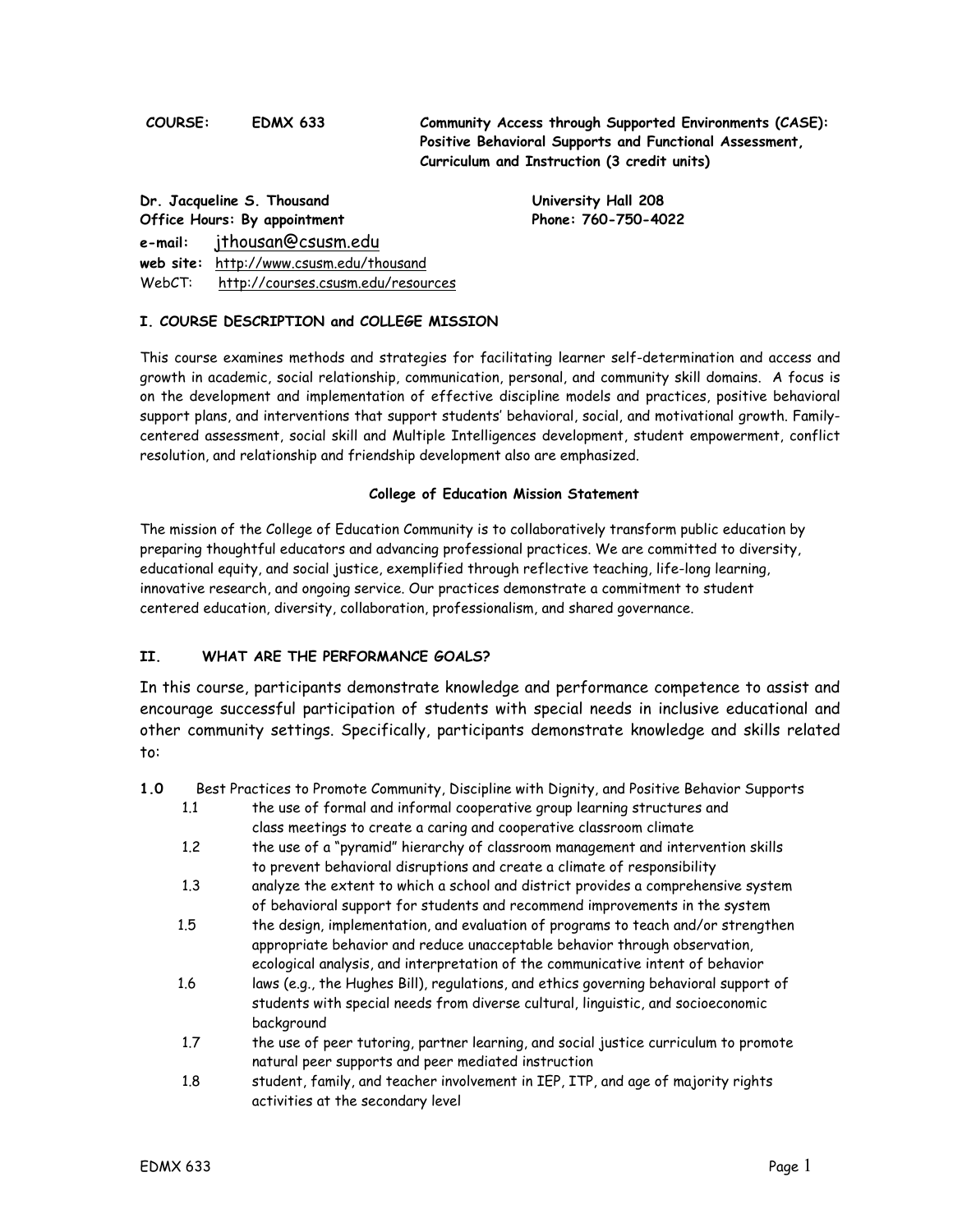# **2.0 Social Relationships**

- 2.1 methods for creating a positive school climate, developing a community of learners, and facilitating social behavior in diverse educational settings
- 2.2 the integration of social skills and social skill curricula into the general education curriculum and cooperative group learning and partner learning structures
- 2.3 methods for teaching interpersonal skills, including conflict resolution
- 2.4 the use of Circles of Friends and other friendship-building methods to expand social networks
- 2.5 the use of assessment methods such as MAPS to identify IEP goals and objectives that address valued life outcomes, including social relationships
- 2.6 the preparation of students to be self advocates, using principles of self determination
- 2.8 assisting students and their families and friends in the development of students' positive self-image and interpersonal relationships

### **3.0 Effective Communication and Self Determination**

- 3.1 student empowerment and the development of communication to promote choice making, independence, and self-advocacy
- 3.2 accurate interpretation of the communicative intent of student behavior
- 3.3 self-determination as a concept and practice in schooling
- 3.4 the identification of communication supports for students with communication challenges

# **4.0 Inclusion in General Education Curriculum and Community**

- 4.1 the use of creative problem solving to formulate supports for students who present behavioral challenges or who have disabilities so they can meaningfully participate in shared activities in general education and community environments
- 4.2 the use of ecological analysis, functional analysis of behavior, and principles of positive behavioral supports to facilitate participation in inclusive settings
- 4.3 the use of MAPs and a Multiple Intelligences approach to assessment and programming in developing instruction and Individualized Transition Plans for post-secondary employment, living, and continuing education opportunities

#### **INFUSED COMPETENCIES**

#### **Authorization to Teach English Learners**

This credential program has been specifically designed to prepare teachers for the diversity of languages often encountered in California public school classrooms. The authorization to teach English learners is met through the infusion of content and experiences within the credential program, as well as additional coursework. Students successfully completing this program receive a credential with authorization to teach English learners. See "Authorization to Teach English Learners Competencies." (Approved by CCTC in SB 2042 Program Standards, August2002)

#### **Special Education**

Consistent with the intent to offer a seamless teaching credential in the College of Education, this course will demonstrate the collaborative infusion of special education competencies that reflect inclusive educational practices.

#### **Technology**

This course infuses technology competencies to prepare our candidates to use technologies, emphasizing their use in both teaching practice and student learning. Candidates are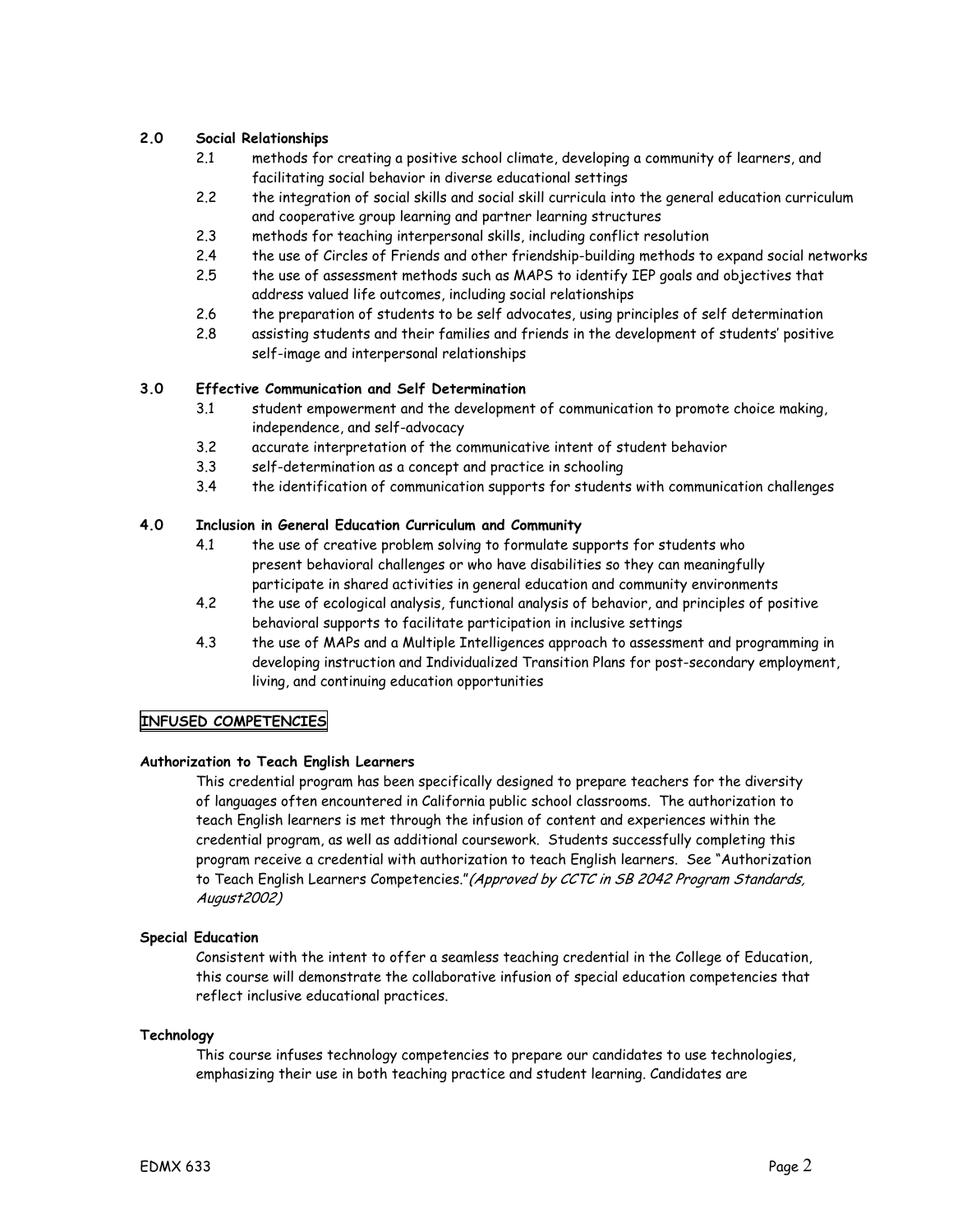expected to use technology as part of their professional practice, as well as to research the topics discussed in this course.

#### **Activities and instructional methods for realizing performance goals:**

class discussions in-class group work lectures readings in texts & custom reader guest speakers web access application experiences presentations demonstrations videos team meetings role plays in-school observations and interviews

#### **Evaluation of attainment of these performance goals:**

attendance punctuality cooperative participation in class role plays written report collaborative activities written reflections poster session presentation presentation performances web site use mini-lesson development MAPS session outcomes sharing application to classroom assignments instruction of classmates

#### **III. PROFESSIONAL AND ADMINISTRATIVE REQUIREMENTS**

- 1. "Person-first" language (e.g., "Student with Down Syndrome" rather than "Down Syndrome student;" "Johnny who happens to have Down Syndrome" rather than "My Down Syndrome student") must be used throughout all written and oral assignments and discussions.
- 2. Examine WebCT at least twice weekly for messages and newly-posted materials or resources. Download and print off materials needed for each class prior to class and bring all required resources to class.
- 3. Word process all written documents. Keep an electronic copy of all of your work. You will want these for your records and for potential future use as professional portfolio entries.
- 4. Complete and hand in all assignments on the due dates for full credit. If you have extraordinary circumstances that impact completion of your assignments, please inform the instructor(s). If you have questions or concerns, please contact the instructor(s) immediately.
- 5. Participate actively in class discussions and group activities and demonstrate positive interpersonal skills with classmates, the instructors, and guests.
- 6. Select a class "buddy" to ensure you receive handouts and information if you miss class. Buddy: Telephone: e-mail: Fax:

#### **College of Education Attendance Policy**

Due to the dynamic and interactive nature of courses in the COE, all students are expected to attend all classes and participate actively. Students must attend more than 80% of class time to receive a passing grade for the course at the discretion of the instructor. Should there have extenuating circumstances, talk with the instructor immediately.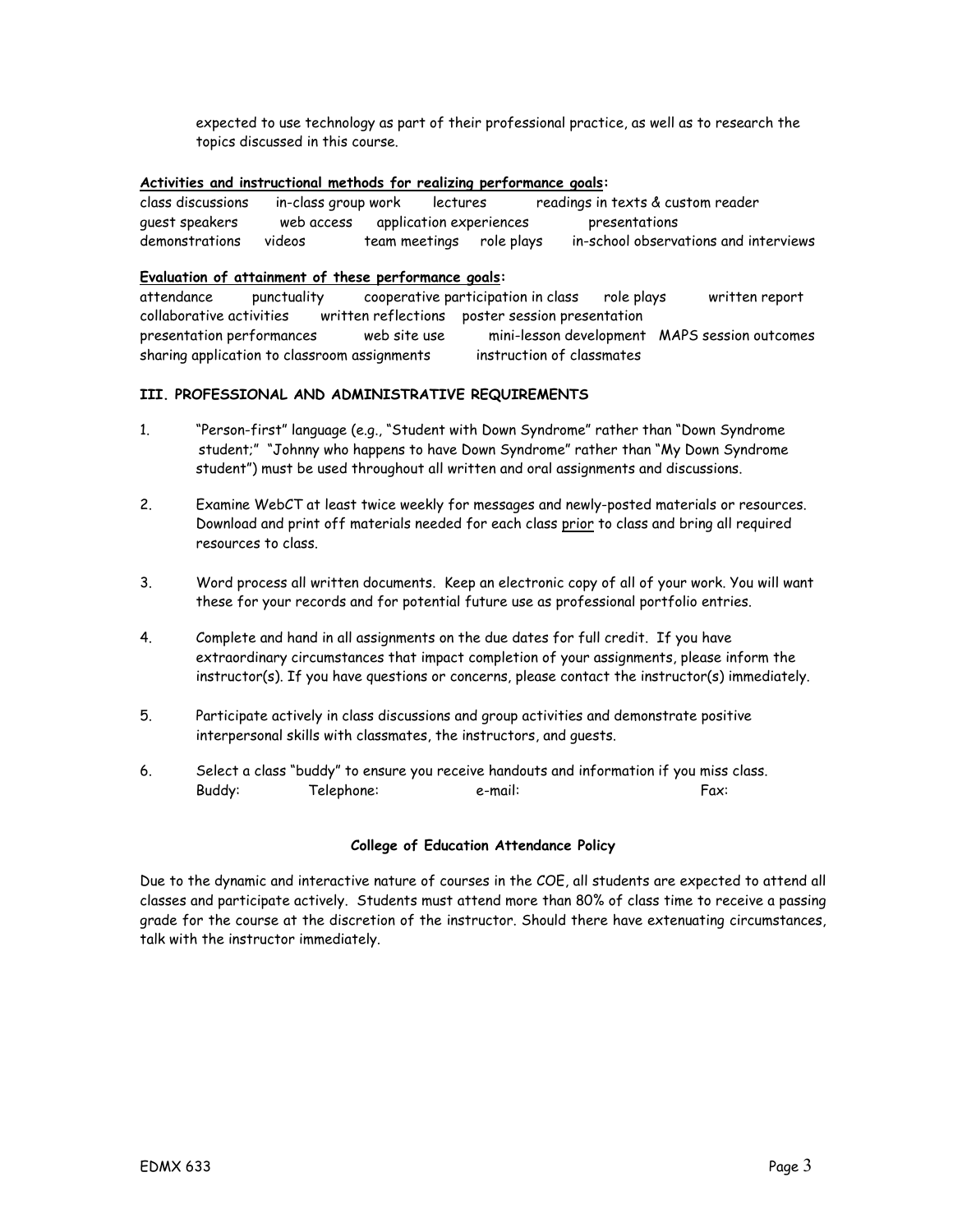| Grading Scale (in percentages): |  |                |  |                             |  |                                             |                                                                    |                                                                                                                                                         |  |
|---------------------------------|--|----------------|--|-----------------------------|--|---------------------------------------------|--------------------------------------------------------------------|---------------------------------------------------------------------------------------------------------------------------------------------------------|--|
| $A: 94-100$                     |  | $A - 192 - 93$ |  | $B + : 89 - 91$             |  | $B: 86-88$                                  | $B - 84 - 86$                                                      | $C_{+}$ : 81-83                                                                                                                                         |  |
| <b>Criteria for Grading:</b>    |  |                |  |                             |  |                                             |                                                                    |                                                                                                                                                         |  |
| A (Excellent):                  |  |                |  | intellectual initiative.    |  |                                             |                                                                    | Performance at the highest level, showing sustained excellence in meeting all<br>course objectives and requirements and exhibiting an unusual degree of |  |
| $B$ (Good):                     |  |                |  |                             |  | meeting course objectives and requirements. |                                                                    | Performance at a high level, showing consistent and effective achievement in                                                                            |  |
| C (Satisfactory):               |  |                |  | requirements of the course. |  |                                             | Performance at an adequate level, meeting the basic objectives and |                                                                                                                                                         |  |

**NOTE: The minimum acceptable grade for a course in the professional education credential sequence is C+. A B average must be maintained for continuation in the program.** 

#### **IV. CLASS SCHEDULE WITH READINGS AND ASSIGNMENTS DUE BY CLASS DATE**

On the following two pages, please find the schedule for the topics for each of the classes of this course. Note that to the right of each class date and topic is a listing of the readings and assignments due for that class.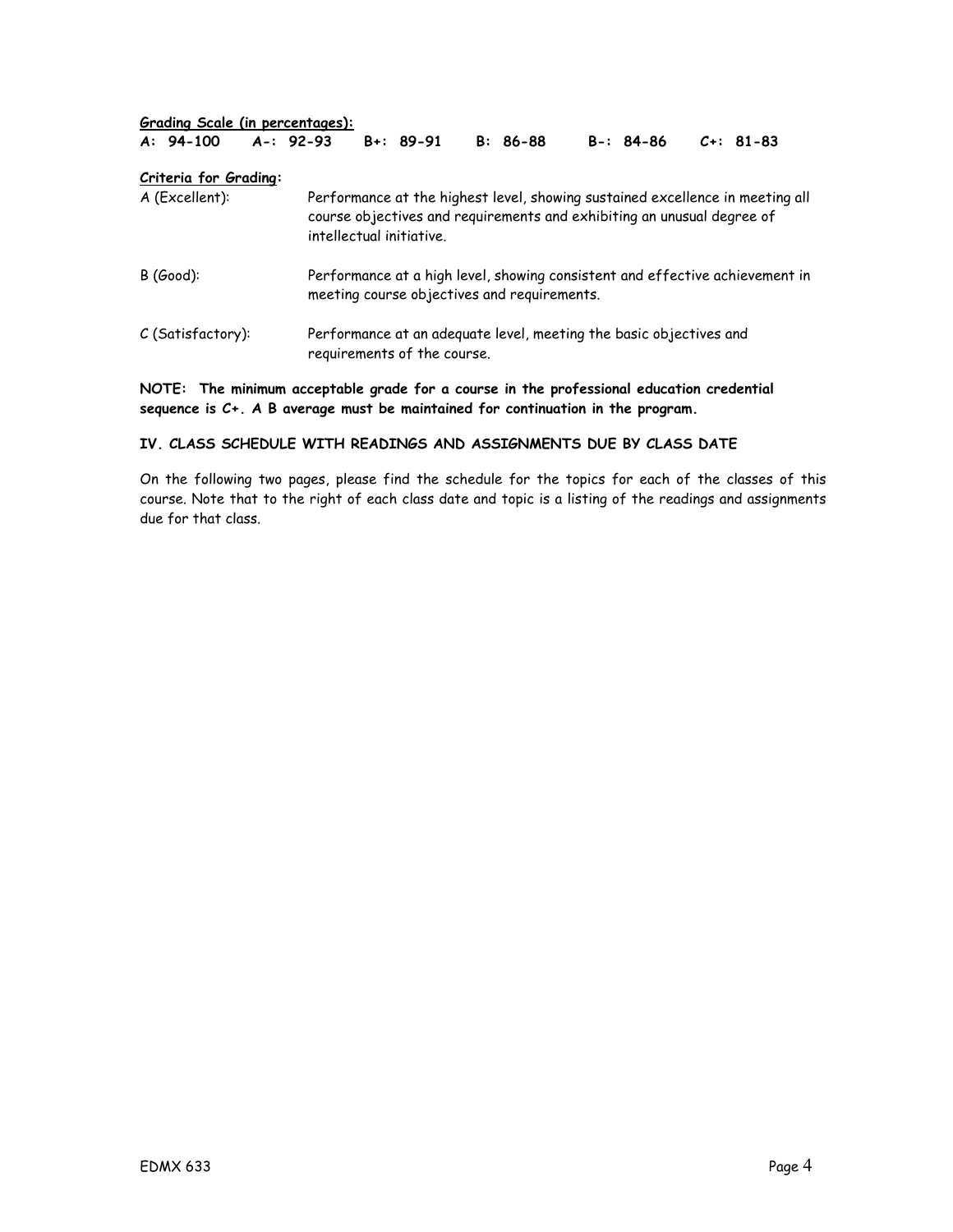|    | Class Date: | <b>TOPIC</b>                                                                                                           | READINGS FOR TODAY                                                 | ASSIGNMENTS DUE TODAY                                                           |
|----|-------------|------------------------------------------------------------------------------------------------------------------------|--------------------------------------------------------------------|---------------------------------------------------------------------------------|
| #1 | 09/01       | The 3 Rs: The Pyramid, Circle of Courage<br>Prevention and Universal Design                                            |                                                                    | Purchase Texts & Access WebCT                                                   |
| #2 | 09/08       | Prevention: Rules & Quick Recovery<br>Discipline Health Interview Assignment<br>High School IDEA Assessment Assignment | VT 3 & 23<br>Discipline Interview Materials<br>H.S. IDEA Materials | Reading Reflection #1 (3 points)<br>Download Syllabus & Assignment Materials    |
| #3 | 09/15       | Prevention: Class Meetings & Low-Level Interventions                                                                   | TVN 9 & 15                                                         | Reading Reflection #2 (3 points)                                                |
| #4 | 09/22       | Conflict Resolution; Oral and Written Planning<br>Social Skills Lesson Plan Development                                | VT pp.140-149 & 152-161<br>TVN pp. 201-205 & Ch. 19                | Reading Reflection #3 (3 points)                                                |
| #5 |             | 09/29 Prevention Continued: Teaching Social Skills                                                                     |                                                                    | Discipline Health Interview (15 points)                                         |
| #6 | 10/06       | Self-Determination as a Concept and Practice<br><b>MAPs Assignment</b>                                                 | VT pp.575 - 580 & TVN 4<br><b>MAPs Materials</b>                   | Reading Reflection #4 (3 points)                                                |
| #7 | 10/13       | Goal Structures, PIGSFace                                                                                              | "Structuring Coop. Learning"<br>pp. 180-184                        | Draft Social Skills Lesson Plan                                                 |
| #8 | 10/20       | Experience a Lesson<br>Teacher's Role in CGL                                                                           | TVN Ch. 20<br>"Structuring Coop. Learning"<br>pp. 184 - 197        | High School IDEA Assessment (15 points)                                         |
|    | 10/27       | FREE CLASS TO WORK ON DISCIPLINE PYRAMID & OTHER ASSIGNMENTS                                                           |                                                                    |                                                                                 |
| #9 | 11/03       | Jigsaw of Lesson Plans<br>Lesson Plan Design                                                                           | TVN Jigsaw of Ch. 21 Lessons<br>and TVN pp. 371 - 378              | Final Social Skills Lesson Plan (15 points)<br>Reading Reflection #5 (5 points) |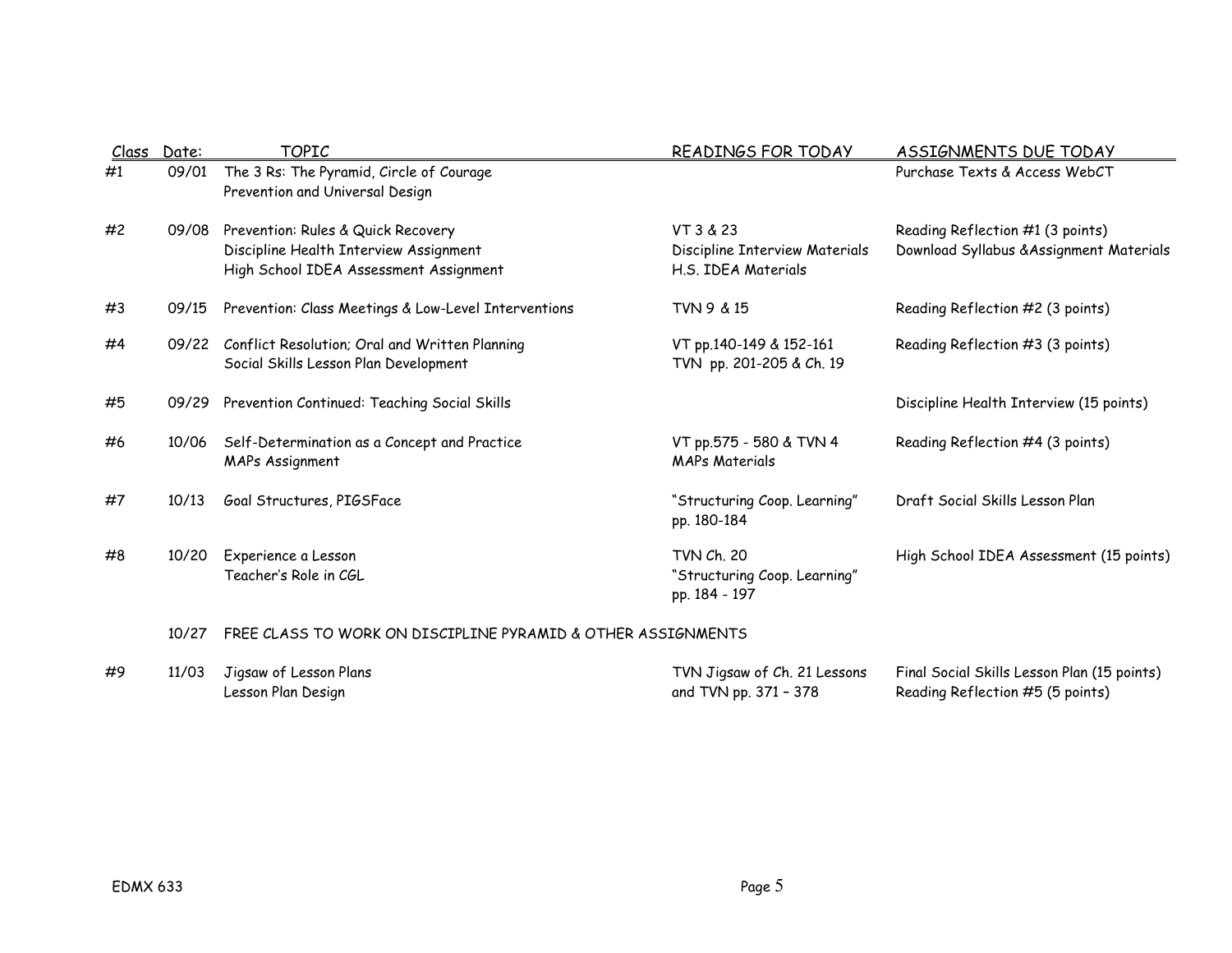|     | Class Week of: | TOPIC                                                                                                                         | READINGS FOR TODAY                                                                                                                   | ASSIGNMENTS DUE TODAY                                                               |
|-----|----------------|-------------------------------------------------------------------------------------------------------------------------------|--------------------------------------------------------------------------------------------------------------------------------------|-------------------------------------------------------------------------------------|
| #10 | 11/10          | Informal Cooperative Learning Structures                                                                                      | "Structuring Coop. Learning"<br>(Review for Reflection #6)                                                                           | Reading Reflection #6 (6 points)<br>Draft CGL Lesson Plan                           |
|     | 11/17          | FREE CLASS TIME TO IMPLEMENT MAPS                                                                                             |                                                                                                                                      |                                                                                     |
| #11 | 11/24          | Positive Behavior Supports - Plans that Work (Pt. 1)<br>Functional Assessment and "Model" Interventions<br>Jan Israel - Guest | Screening for Understanding<br>& related readings for<br>Reading Reflection #7<br>Behavior Intervention Plan<br>Assignment Materials | Reading Reflection #7 (4 points)<br>Discipline Health Interview (15 points)         |
| #12 | 12/01          | Positive Behavior Supports - Plans that Work (Pt. 2)<br>Behavior Intervention Plan - In-Class Design<br>Kathy Miller - Guests | WebCT Class Materials                                                                                                                | CGL Final Revisions (25 points)                                                     |
| #13 | 12/08          | Positive Behavior Supports - Plans that Work (Pt. 2)<br>Kathy Miller - Guest                                                  |                                                                                                                                      | Discipline Pyramid Assignment (14 points)<br>Behavior Intervention Plan (16 points) |
| #14 | 12/15          | Student-Led IEPs (SLI)<br>Catherine Garrigan - Guest (Peer Tutoring)<br>Course Evaluation                                     | NICHCY SLI Guide<br>TVN 18. 22, & 23 (Optional)                                                                                      | MAPS Assignment (25 points)<br>NICHCY SLIEP Guide                                   |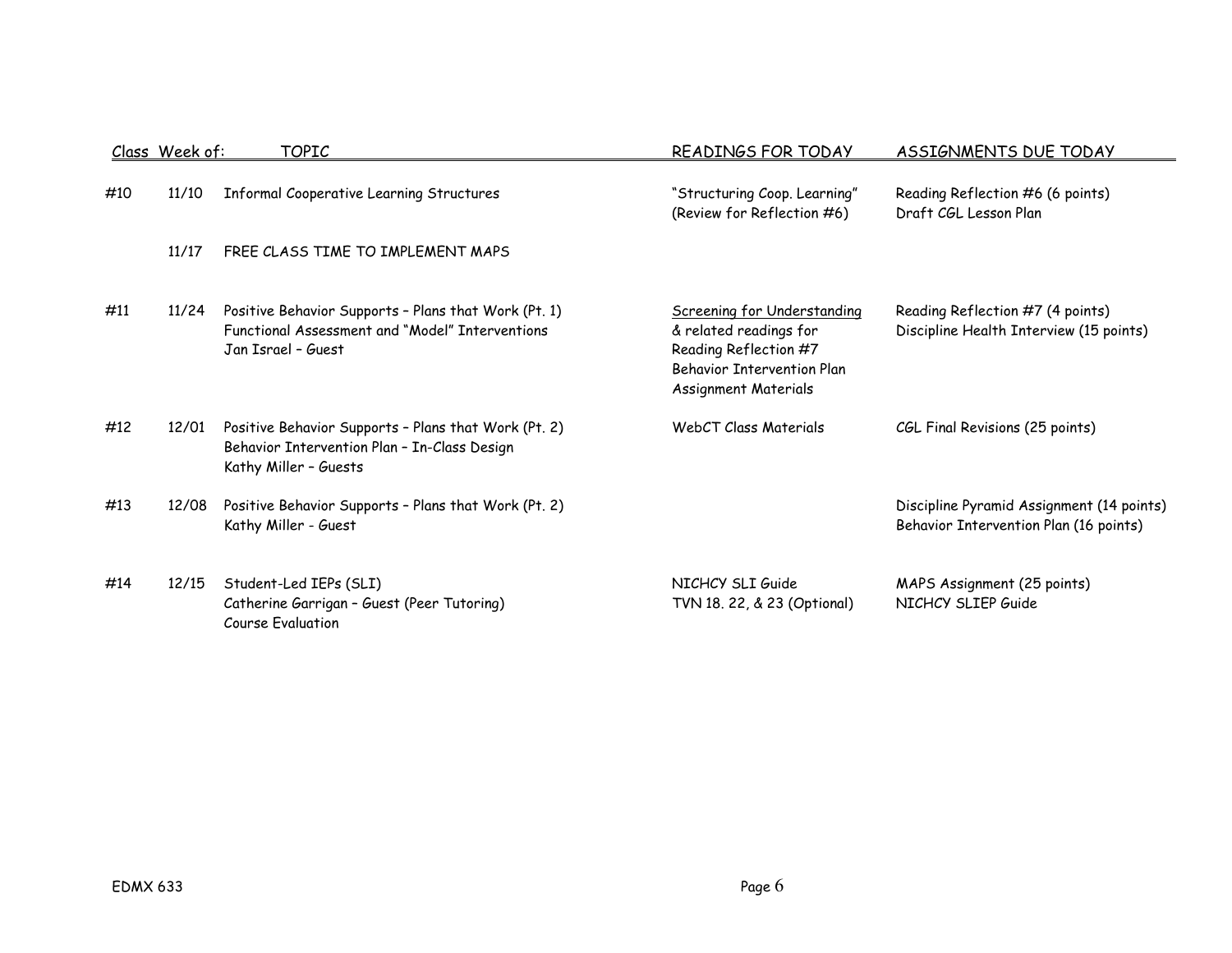# **V. WHAT BOOKS. WEB SITES AND MATERIALS DO I NEED FOR CLASS?**

| <b>Text Abbreviation</b> | Text Title, Author, and Publisher                                                                                                                                                                    |
|--------------------------|------------------------------------------------------------------------------------------------------------------------------------------------------------------------------------------------------|
| <b>TVN</b>               | Thousand, J., Villa, R., & Nevin, A. (2002). Creativity and collaborative learning: A<br>practical quide to empowering students, teachers, and families ( $2nd$ ed.). Baltimore:<br>Paul H. Brookes. |
| VT<br>Brookes.           | Villa, R., & Thousand, J. (2000). Restructuring for caring and<br>effective education: Piecing the puzzle together (2 <sup>nd</sup> ed.). Baltimore: Paul H.                                         |
| WebCT Resources          | Additional readings, manuals, lecture guides, Power Points, and case studies will be<br>posted in WebCT Resources and Class Meeting sites. Check often, download, and<br>bring to class.             |
| Web Sites                | www.disciplinehelp.com, http://www.nichcy.org                                                                                                                                                        |

#### **VI. WHAT ARE MY ASSIGNMENTS?**

| Weekly Class Attendance and Participation           | (42 points)           |
|-----------------------------------------------------|-----------------------|
| <b>Reading Reflections</b>                          | (33 points)           |
| Social Skills Lesson Plan                           | $(15 \text{ points})$ |
| Cooperative Group Lesson Plan                       | $(25$ points)         |
| Discipline and Positive Behavior Support Interviews | $(15$ points)         |
| High School IDEA '97 Observation and Interview      | $(15$ points)         |
| Discipline Pyramid                                  | $(15$ points)         |
| Positive Behavior Support Plan                      | $(16 \text{ points})$ |
| <b>MAPS</b>                                         | $(25$ points)         |
| <b>Total Maximum Points:</b>                        | 200 points            |

**Weekly Class Attendance Participation (3 points per class X 14 classes = 42 points maximum)**  The purpose of this requirement is to ensure active participation during class sessions and opportunities to demonstrate collaborative teaming and cooperative group small group interpersonal skills. Because group activities and other active learning procedures are used to introduce and reinforce substantial amounts of material addressed in this course, regular attendance and participation is critical. If a participant needs to miss part or all of a class, the instructor must be informed in advance. Participants are responsible for requesting a makeup assignment for any absence. A student is not able to pass this class if 20% or more of the session time is missed except in rare cases of extreme hardship, with expected competence demonstrated.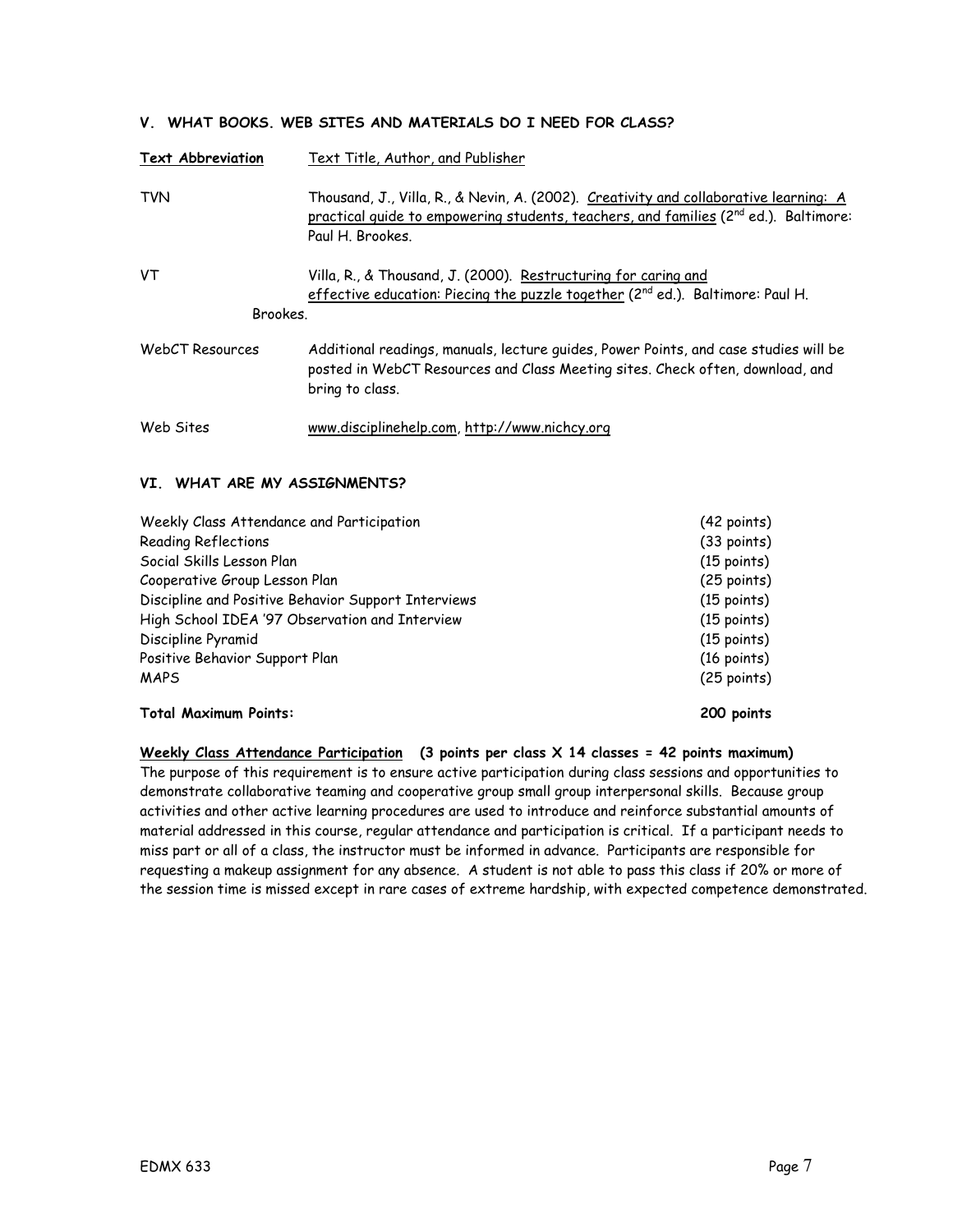### **Reflections/Lesson Applications (33 points maximum)**

The purpose of the reading reflections and lesson implementation applications is to provide participants with regular opportunities to demonstrate their understanding of critical aspects of the readings and to apply lesson plans to professional practice. Each reflection must be word processes and turned in on the date due for full credit. You also must be prepared to discuss reflections in class in order to receive full credit.

## **Criteria for Written Products:**

- 1. For reading reflections, the content of each assigned reading is clearly referred to and referred in the text of the reflection.
- 2. Critical higher order thinking skills that goes beyond reiteration of content (e.g., application, analysis, synthesis, evaluation of content) is clearly demonstrated.
- 3. Spelling, grammar, and mechanical aspects of writing are accurate.
- 4. Thoughts and writing are well organized; section headings are provided as needed.
- 5. The document is word-processed.
- 6. The document is turned in on or before the date due.

#### **Reflection Prompt Questions and Due Dates**

See prompt questions for Reflections  $# 1 - #7$  on the following pages See class schedule for due dates.

|               | Reading Reflections & Lesson Applications | (33 points maximum) |
|---------------|-------------------------------------------|---------------------|
| Reflection #1 | 4 points maximum                          |                     |
| Reflection #2 | 4 points maximum                          |                     |
| Reflection #3 | 4 points maximum                          |                     |
| Reflection #4 | 4 points maximum                          |                     |
| Reflection #5 | 6 points maximum                          |                     |
| Reflection #6 | 5 points maximum                          |                     |
| Reflection #7 | 6 points maximum                          |                     |

#### EXTRA CREDIT 3 points maximum **(3 maximum extra credit points)**

You may earn an optional 3 extra credit points by a) implementing your social skills lesson and preparing a reflection on your implementation, b) implementing your cooperative group lesson plan and preparing an implementation reflection, c) writing a reflection on any of the readings in the text that relate to the topic of student self determination, or d) attending an approved (by instructor) professional conference and writing a reflection regarding the conference.

#### **REFLECTIONS (33 Points Maximum)**

#### **Reading Reflection #1 (4 points)**

Read Chapter 3 & 23 in the Villa & Thousand (VT) text. In what ways were the four dimensions of the Circle of Courage fulfilled for Cecelia? In what ways could/will you apply the principles of the Circle of Courage in structuring your classroom environments, routines, and methods of teaching responsibility (i.e., otherwise known as "discipline") to your students? (1-2 pages)

#### **Reading Reflection #2 (4 points)**

In what ways will the strategies described in Chapter 9 & 15 of the Thousand, Villa, and Nevin (TVN) text assist you as a teacher of children like Mariah, Billy, or Ricardo? What approaches from Chapter 9 or 15 are most appeal to you and why? (1-2 pages)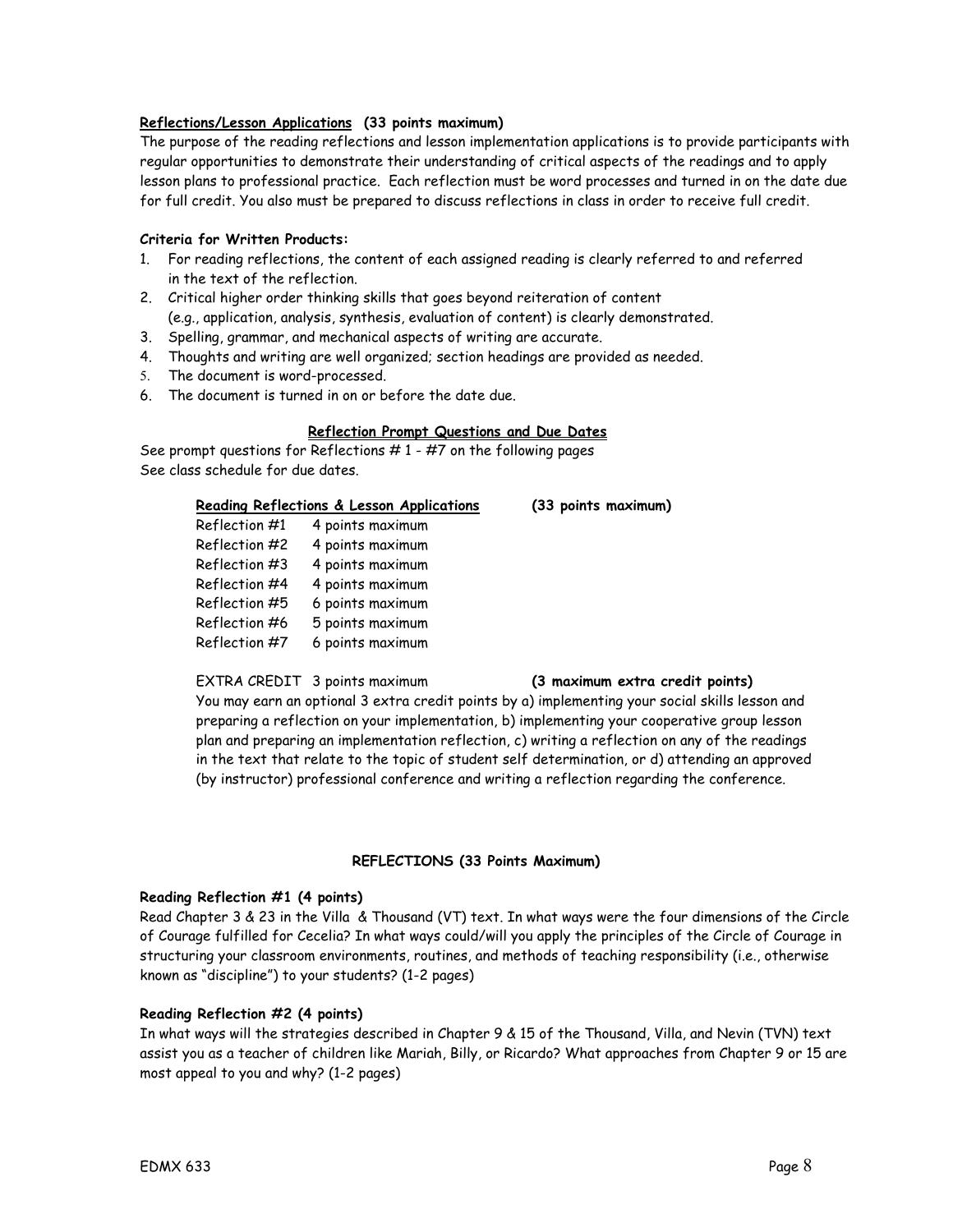# **Reading Reflection #3 (4 points)**

Read Chapter 19 and pages 201 - 205 (the 2<sup>nd</sup> C: Constructive Conflict Resolution) of the TVN text AND pages 140 – 149 & 152 – 162 in the VT text. Use your Multiple Intelligences and creativity to represent in any way that you wish:

a) what you learned about conflict resolution and the development of responsibility, and

b) specific strategies you will use to develop your students' responsibility/response-ability. (1-2 pages)

# **Reading Reflection #4 (4 points)**

After reading pages 575 – 580 of VT and Chapter 4 of TVN answer the following:

- a) In pages 575 580 of Chapter 22 in VT, the authors propose that self determination is an essential education outcome if students with disabilities are to succeed in and out of school. To what extent to you agree with this premise? Provide a justification for you evaluation of this premise. (1 point)
- b) Given the components of self-determination and the methods for building connections described in Chapter 4, how will you use these methods to structure/promote self determination for your students? What other methods will you use to promote student self determination? (2 points)

# **Cooperative Group Lesson Jigsaw Reflection #5: (6 points)**

Read and be prepared to discuss the lesson on pp 371 – 378 or the TVN text. Read and prepare to teach one of the cooperative group lesson plans included in Chapter 21 in class to a team of classmates. You will use a format provided in Class Materials to prepare for your instruction. As part of this assignment you also will create a visual or a 1-page handout that represents the critical elements of the lesson. Lessons will be assigned in class.

# **Reading Reflection #6: (5 points)**

Based upon your reading of pp. 197-201, 212 – 218, & Chapters 20 & 21 of the TVN text, class lectures, AND the Structuring Cooperative Learning 18-decision article (by Jacqueline Thousand)

a) define in your own words EACH of the five critical elements of PIGS Face (i.e., positive interdependence, individual accountability, group processing, social skills, face-to-face interaction) in an effective cooperative learning group (2.5 points)

b) provide at last two examples of ways in which you can structure that element into a lesson (2.5 points)

b) describe 3 key learnings on how cooperative learning supports the education of diverse learners (1 point)

# **Reading Reflection #7: (6 points)**

Read Screening for Understanding and the associate readings concerning positive behavior supports posted in the Class Materials of WebCT.

- 1. Under what circumstances should a functional behavioral assessment be initiated? (
- 2. The purpose of a functional behavioral assessment is to hypothesize the specific "communicative intent" or "perceived function" of a student's behavior. What are the various pieces of information you need to gather to accurately formulate this hypothesis? (Clue: See the planning form for your PBS assignment)
	- 3.a. What is a manifest determination?
	- 3.b. What 4 thinks must an IEP team determine in a manifest determination
	- 4.a What is a "slow trigger" versus a "fast trigger?"
	- 4.b. In what ways does knowledge of the "slow trigger" and the formulation of a global hypothesis help a team understand a student's behavior and formulate a plan?
	- 5. In developing a positive behavior support plan, why is it important to have both specific and global hypotheses? What does each contribute to the development of an effective plan?
	- 6. Given the specific and global hypothesis statements about Matt found in Figure 2 of the Screening for Understanding article, how well do the interventions in Table 5 "fit" Matt's situation? Justify your evaluation.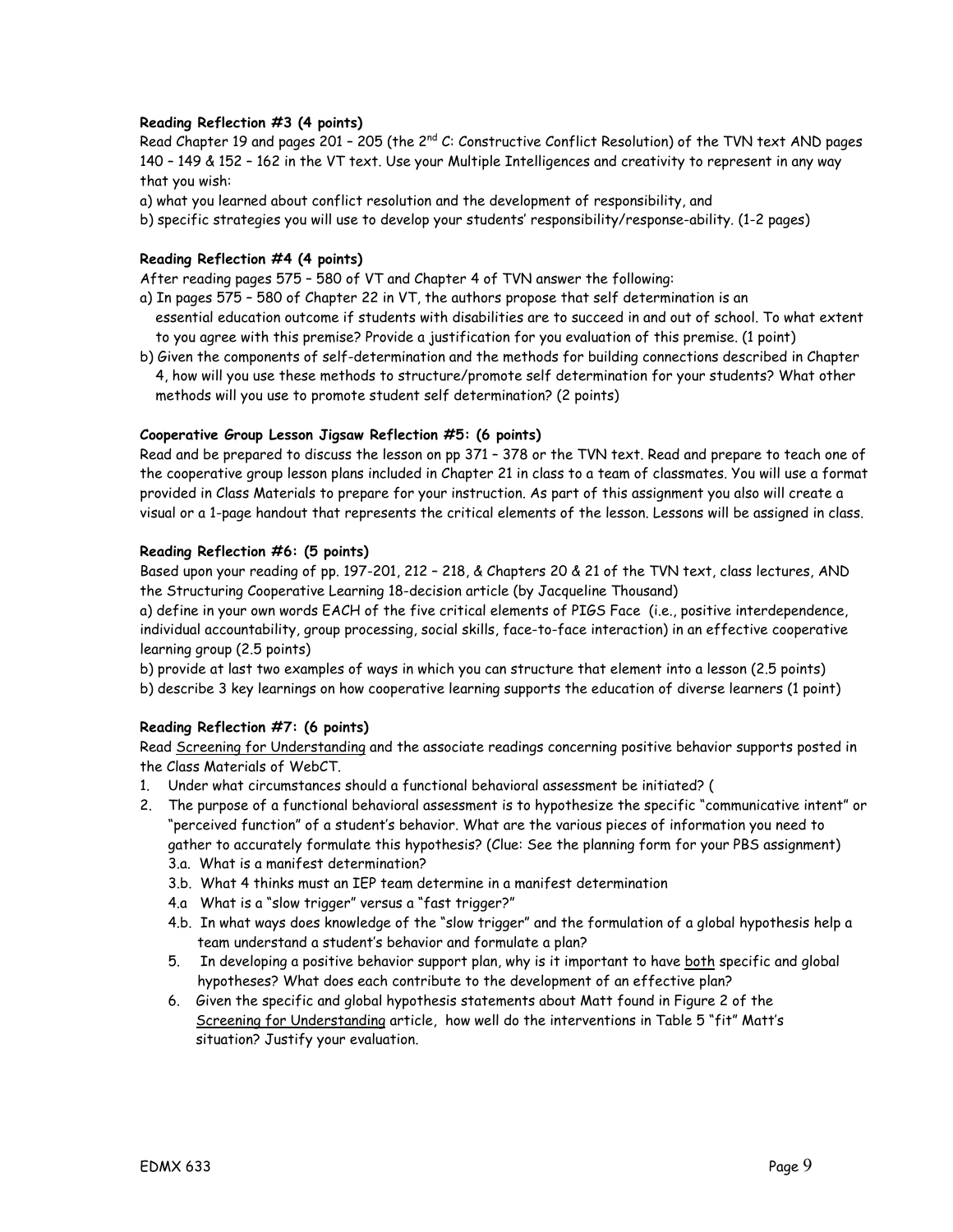#### **Discipline Pyramid (14 points)**

This is your discipline with dignity "final exam.'' Given the discipline "pyramid" on page 143 of TVN, identify all of the interventions, strategies, and instructional and curricular approaches that you know and have learned about thus far for each of the six levels of the pyramid - from prevention to individualized support plans. Be sure to use your reflections, lecture notes, readings, and your own experience when construction this reflection. Feel free to be as creative as you wish in your presentation. (For example, one student created a 3 ring notebook with dividers that included details on each intervention and room for new strategies to easily be added in the future; anther student constructed a 3-D pyramid with strategies "housed" at each level.)

## **Discipline and Positive Behavior Support Interview and "Health" Diagnosis (15 points)**

The purpose of this assignment is to develop participants' understanding of a) the discipline climate and practices in their school and classroom, b) the behavioral support strategies currently employed, and c) staff perceptions of discipline in the school. Using the provided Staff Questionnaire and the 4-page "Program Indicator" tool, assess the discipline and positive behavior support characteristics of your school and classroom. To do this, first make 3 copies of the Staff Questionnaire. Interview at least 3 people from your school using this instrument, but only after you have administered the instrument to yourself first. Get a copy of the school and district's discipline and behavior support policies and procedures and study them carefully. Next, using the information from your 4 interviews and the policy and procedures documents, complete the four pages of the "Program Indicator" tool. If you don't feel you have adequate information to rate a particular item, ask the principal, guidance personnel, or "trusted" teachers to provide an assessment of the item. Assemble all of these materials into a packet along with a 3 to 4-page written assessment of your school's discipline and positive behavioral support "health" that is based upon your research and what you know so far about "best practices" in teaching responsibility and promoting self discipline. Be prepared to compare your findings with your classmates on the due date.

#### **Social Skills Lesson Plan (15 points)**

The purpose of this assignment is to ensure that participants can design a social skills lesson that can be used as a component of a cooperative group lesson or as a "stand alone" lesson that prepares students to use a social skill in a cooperative learning context. Development of the lesson will begin in class and participants should be prepared to teach the lesson to classmates and to students whom they serve. A direct instruction lesson format provided by the instructor will be used to organize this lesson. The **draft** of this lesson will be returned for revisions. The **final draft** must include requested revisions. Three extra credit reflection points may be earned for delivering and reflecting upon the delivery of the social skills lesson.

### **Cooperative Group Lesson Plan (25 points)**

Each participant will develop a cooperative group lesson plan using the long lesson plan format in Chapter 20 of the Thousand, Villa, and Nevin text. The purpose of this exercise is for each participant to have the experience of thinking about each of the critical "teacher role" questions that must be considered when designing a formal cooperative group lesson. The **draft** of this lesson will be returned for revisions. The **final draft** must include requested revisions. Three extra credit reflection points may be earned for delivering and reflecting upon the delivery of the cooperative group lesson.

#### **Positive Behavior Support Plan (16 points)**

Using provided forms, create a positive intervention plan for one student based upon an in-class scenario. As a real life application, you are encouraged to use the processes and forms to create a plan for student in your student teaching or teaching situation. Be sure that the interventions recommended provide students "response-ability" skills and strategies and articulate how peers, teachers and staff, subject matter instruction and materials, and your own behavior will be modified to assist the student to meet his or her needs in ways considered socially acceptable in a school setting.

**(Note: This is an in-class assignment created as a team in the last classes of the course)**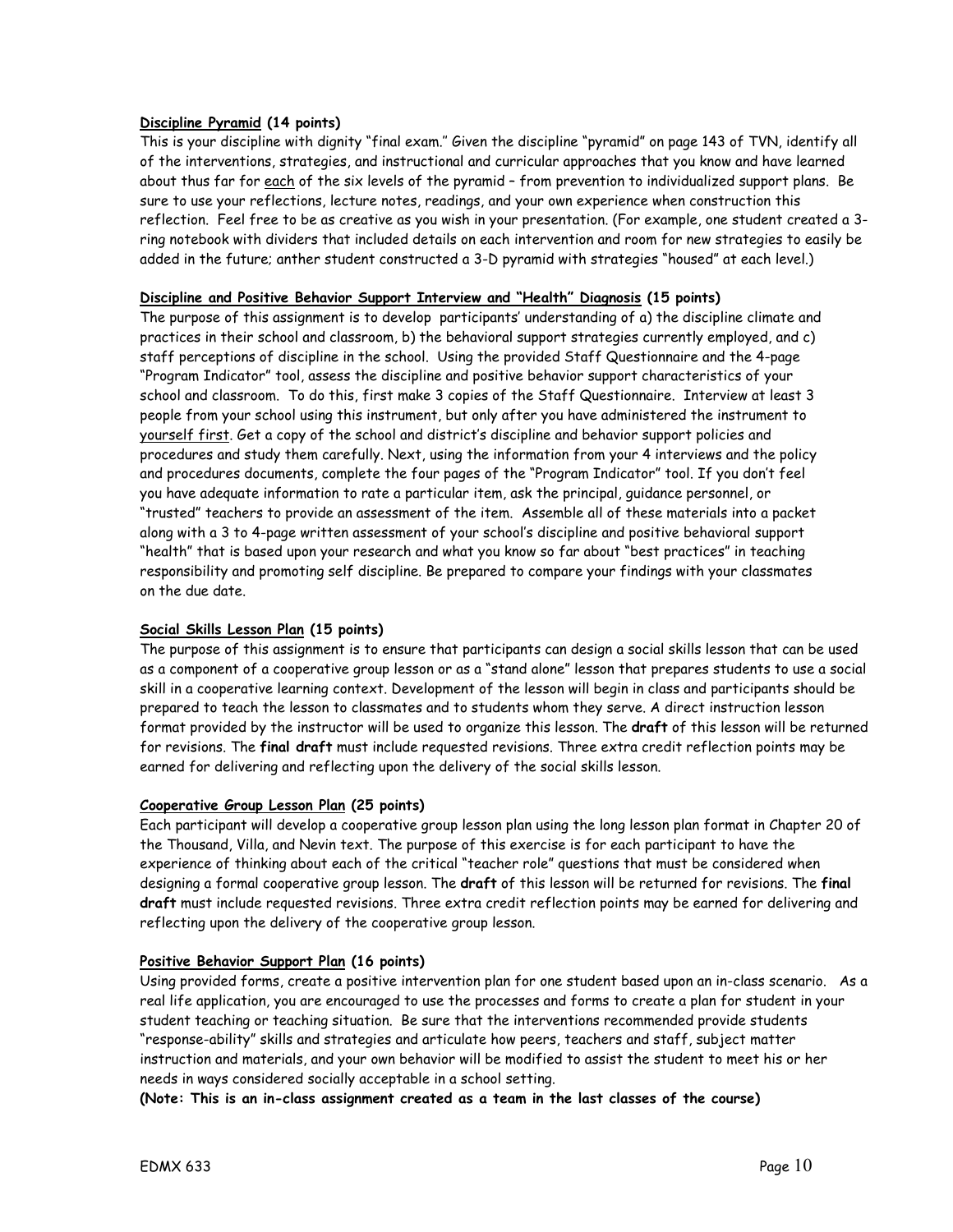### **MAPs Implementation (25 points)**

The purpose of this assignment is to provide you with an opportunity to apply and refine the assessment skills discussed in this course emphasizing the importance of obtaining information from the student, family members, and friends.

Each participant develops a "MAPs" report for one focus individual. Although the ideal focus individual would be a student identified as eligible for special education, because you may not be the service coordinator for such a student, you may need to be creative and identify a person for whom the MAPs process would make a positive contribution to the person's life. If it is not possible to perform this assignment with a student you serve, solicit the participation of a friend, family member, or a youth not eligible for special education to be the focus person. Be sure to also invite as many significant others (i.e., family members, friends) as possible as well as appropriate professionals to participate in the MAPS process. The more the merrier. Your write up should be comprehensive and address at least the following components.

- 1. What was the rationale for choosing this student/person? Describe the person in terms of gender, age, strengths, and any other relevant characteristics such as educational needs or living situation. Describe the context of the MAPS process. Who was present? Where did it occur? (Note: Whenever possible, conduct the interview in the individual's home) (4 points)
- 2. For each of the steps of the process, organize and report in writing the responses to MAPS questions and any other questions you asked. Document the decision making process(es) used to identify and prioritize needs and goals. Also identify potential next steps. (7 points)
- 3. For the "Plan of Action," recommend specific areas or skills to work on based upon the outcomes of the MAPS process. Using your local IEP form, translate the outcomes of the MAPS session into 3 goals. Each goal must have at least two accompanying objectives/benchmarks as well as a "positive" baseline or present level of performance statement. At least one goal should relate to relationships, friendships, and/or social skills. At least one goal should relate to life beyond the current school context (e.g., recreational, living, or vocational life in the community, post-secondary life, transition to the next school). The remaining goal should directly relate to the important dimensions that emerged from the MAPS process. (9 points)
- 4. Write a reflection on the experience that includes your own reaction to the process, the reaction of the participants, ways in which you would "better" prepare for or conduct a MAPS session in the future, as well as any other feelings and thoughts about how to implement and promote familycentered and student-led assessment and planning approaches in IEP development and futures planning. (5 points)

#### **Criteria for Evaluation:**

- 1. Completeness and organization of information requested.
- 2. Includes a title page, a section for each of the steps of the MAPS as well as the other elements of the Significant Other Inventory report described in items 1 - 4 above.
- 3. Documentation of the decision making process used to formulate IEP goals and objectives.
- 4. Depth of analysis of reaction to the process.
- 5. Sensitivity and respect for student and family.
- 6. Evidence of input and feedback from MAPS participants (e.g., photo of the MAPS posters or a written summary of the contents of each poster, direct quotes of participant reactions).
- 7. Appropriate use of standard English, grammar, spelling, mechanics, and so forth.
- 8. Word processed, paginated, double spaced with 1-inch margins.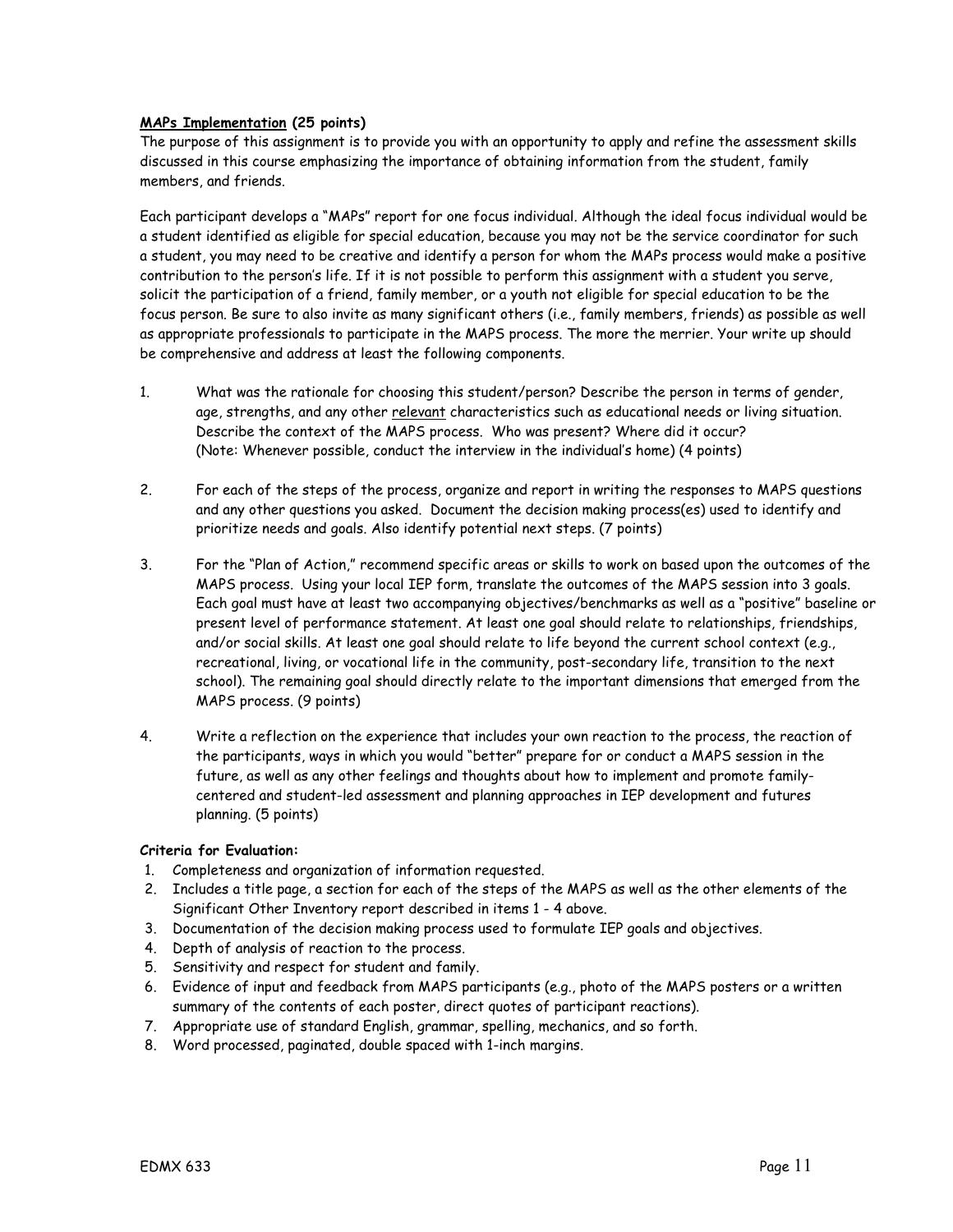# **High School Special Education: Implications of IDEA and More (15 points)**

Many cohort members will not have a special education field placement in a high school setting. Nevertheless, we want to make sure that you witness the unique aspects and challenges of supporting high school-aged youth with identified special education needs. Every elementary and middle school student eventually transition into these high schools. What happens to them when they get there? Find out through this field placement experience, which will be totally self-directed.

The minimum requirements are that you spend the equivalent of at least one full school day in one or more high schools in your home community, a community in which you have done a field placement, or any other community in which you have a legitimate reason to visit. Shadow one or more special education staff members, interview students and staff, attend after-school events, and observe classes which students attend.

The appropriate protocol for setting up observations is to contact the school principal and/or special education department chair, introduce yourself and describe the purposes of the visitation, indicate that an entire daylong visitation would be preferred, but a shorter visit would be perfectly fine. If you can visit the same site on two or more days, it would be a great advantage to you, as you will get more than a one-time snapshot view. Visitations to multiple sites also have distinct advantages, as you can see how different campuses approach the same issues and how different or alike the schools are in providing special education services.

This is your educational experience, so please set it up in a way that it meets your needs in the best way possible for you! Those of you who have high school special education placement should spend time in a middlelevel or elementary-level special education setting, in order to get a feel for the differences that exist in service delivery for children who are younger in age. Use the same IDEA questions that apply to younger children. Also, be sure that you can answer all of the IDEA High School questions for the high school site in which you were placed.

You will not be observing a particular student, so you will not need specific permission for observations. Remember, however, in all of your note taking and in any written products describing your high school experiences, you are to maintain confidentiality and never refer to a student by name.

If you wish to visit high schools in pairs or trios, please do, as long as it meets the approval of the special education personnel who are hosting your visit. Crowds tend to draw attention away from instruction, so visitation groups larger than two or three are discouraged. You are a guest, so at all times behave in your most professional and courteous manner. Reserve any verbal critiques or judgments for written reflections and our class debriefing session.

What shall you look for and what shall you ask? The following questions that directly relate to the changes that IDEA '97 created in the roles of educators, students, and teachers. Schools continue to improve their ways of best addressing these changes, so this is a great time to talk with school personnel about these issues. You are to ask questions, observe, and otherwise "fact find" in order to get responses to the set of IDEA High School questions that are as comprehensive and complete as possible. You are free to ask any of your own questions. Keep your eyes open, as well; what you see may or may not "match" what you are told.

The permanent product you will generate to reflect your analysis, synthesis, and evaluation of the high school experiences has two components. The first component of this report is a summary of your findings regarding all nine of the IDEA High School questions. Each of the nine responses should be no less than 1/2 page in length. The second component emulates questions posed in an SST meeting. Specifically, in 1 to 2 pages write about:

- **STRENGTHS**
- CONCERNS
- QUESTIONS YOU STILL HAVE
- RECOMMENDATIONS FOR IMPROVEMENT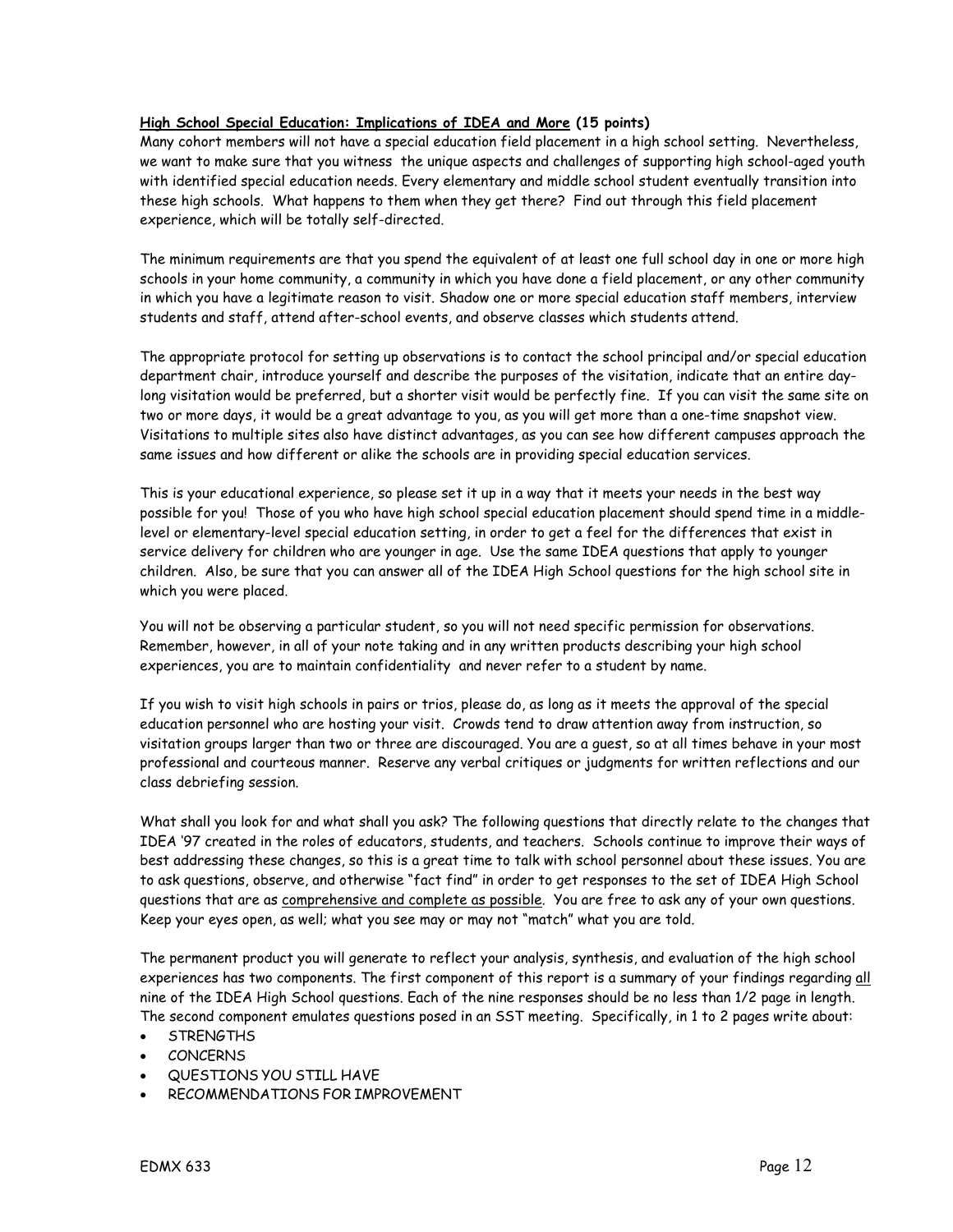

CALITY *COLLEGATE UNIVERSITY*<br>
SAN MARCOS *College of Education* 

# HIGH SCHOOL EXPERIENCE FIELDWORK TIME SHEET

Since you will receive credentials as a K – 12 special education professional, a critical part of your special education fieldwork involves spending a significant amount of time with learners across the grades, K – 12. In this field experience, you are to complete the equivalent of one full day in one or more high school settings. Attached you will find a letter of introduction which you should take with you to the school or the schools you visit. Phone the coordinator of special education services for the building (who may be the principal, assistant principal, a special education department chair, or a school-based coordinator) to make specific arrangements for the visitations. It is a "best practice" to meet your host teacher(s) face-to-face in advance to arrange a schedule. This, of course, may not be possible, due to time constrains. Be sure to have the host teacher(s) sign this time sheet for each time block that you are involved in school activities. Turn in this time sheet along with your written responses for this assignment.

| Name                                                                                 |  |                   |                                   |                                                        |                   |  |
|--------------------------------------------------------------------------------------|--|-------------------|-----------------------------------|--------------------------------------------------------|-------------------|--|
| School ____________________________                                                  |  |                   |                                   |                                                        |                   |  |
| $Principal \begin{tabular}{c} \multicolumn{2}{c} {\textbf{Principal}} \end{tabular}$ |  |                   |                                   | Site Special Education Coordinator                     |                   |  |
| Host Teacher ____________________                                                    |  |                   |                                   |                                                        |                   |  |
|                                                                                      |  | Time Time at Site | Date Arrival Departure Total Time | Activities Observed                                    | Host<br>Signature |  |
|                                                                                      |  |                   |                                   |                                                        |                   |  |
|                                                                                      |  |                   |                                   |                                                        |                   |  |
|                                                                                      |  |                   |                                   |                                                        |                   |  |
|                                                                                      |  |                   |                                   | <u> 1989 - Andrea Andrew Maria Alemania (h. 1989).</u> |                   |  |
|                                                                                      |  |                   |                                   |                                                        |                   |  |
|                                                                                      |  |                   |                                   |                                                        |                   |  |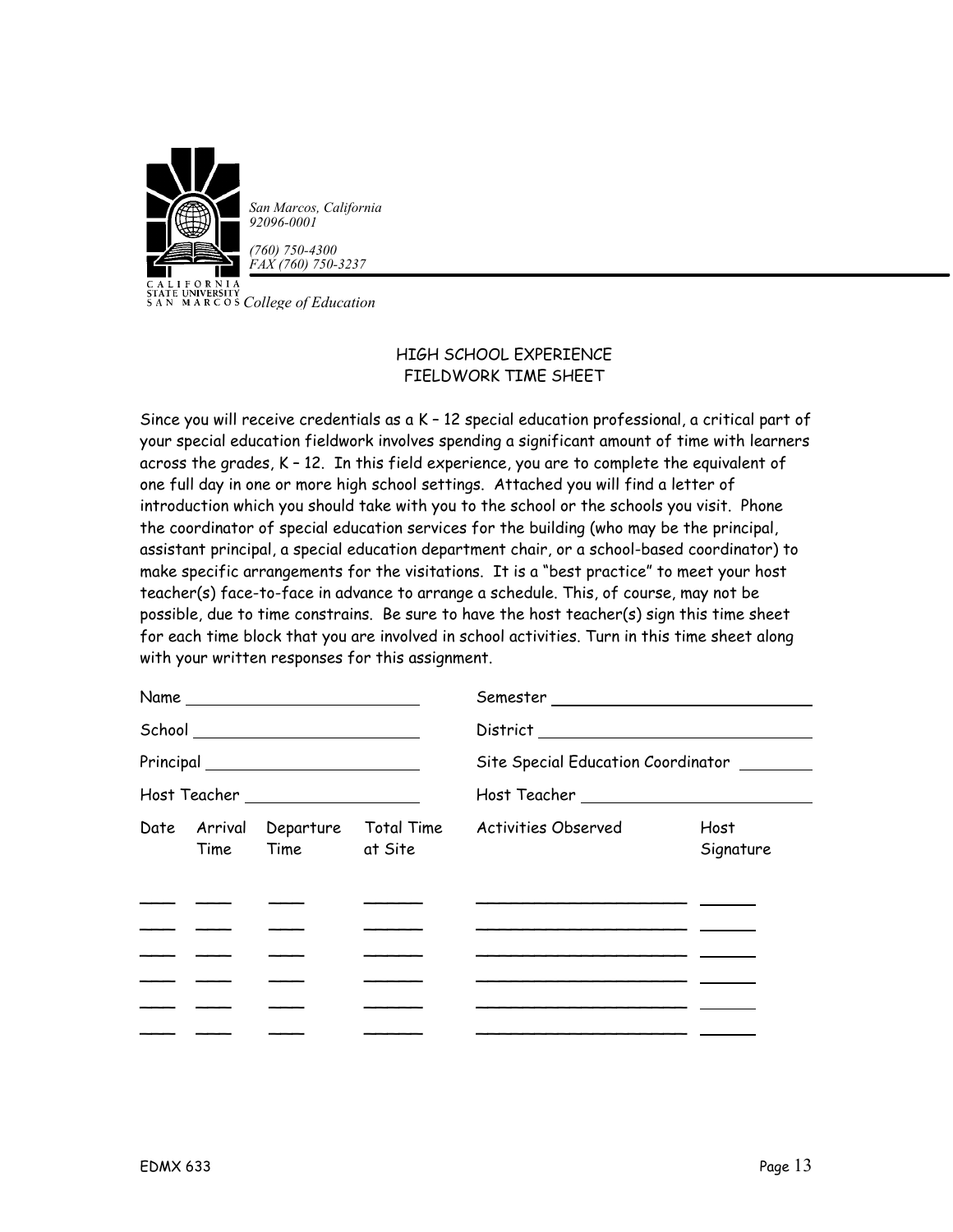

*San Marcos, California*

*(760) 750-4300 FAX (760) 750-3237*

CALITY<br>STATE UNIVERSITY<br>SAN MARCOS *College of Education* 

September 1, 2004

Dear Principal and Special Education Staff,

An important special education field experience for all California State University San Marcos Mild/Moderate and Moderate/Severe special education teacher candidates is to spend a significant time in a variety of special education settings. Since special education service delivery at the high school level can be significantly different from service delivery in elementary settings, it is critical that credential candidates have a chance to a) talk with and shadow high school special educators, b) observe in general education classrooms in which students with disabilities are supported, c) observe and interact with students with a wide range of disabilities, and d) learn about the policies and procedures for transition planning.

It would be greatly appreciated if one or more of our credential candidates could spend approximately 8 hours under the guidance of one or more of your special education faculty engaged in the activities described above. Candidates might spend an entire on campus – during, before, and/or after school hours; or observations could be spread across several days.

The CSUSM credential program faculty hope that your faculty, staff, and students find this an interesting and valuable experience. As program coordinator, I also wish to thank you for your support of the professional development of the future educators enrolled in CSUSM's credential programs. If you have any questions or concern, please feel free to e-mail me (jthousan@csusm.edu).

Respectfully requested,

Dr. Jacqueline Thousand, Professor, Special Education Credential and Graduate Programs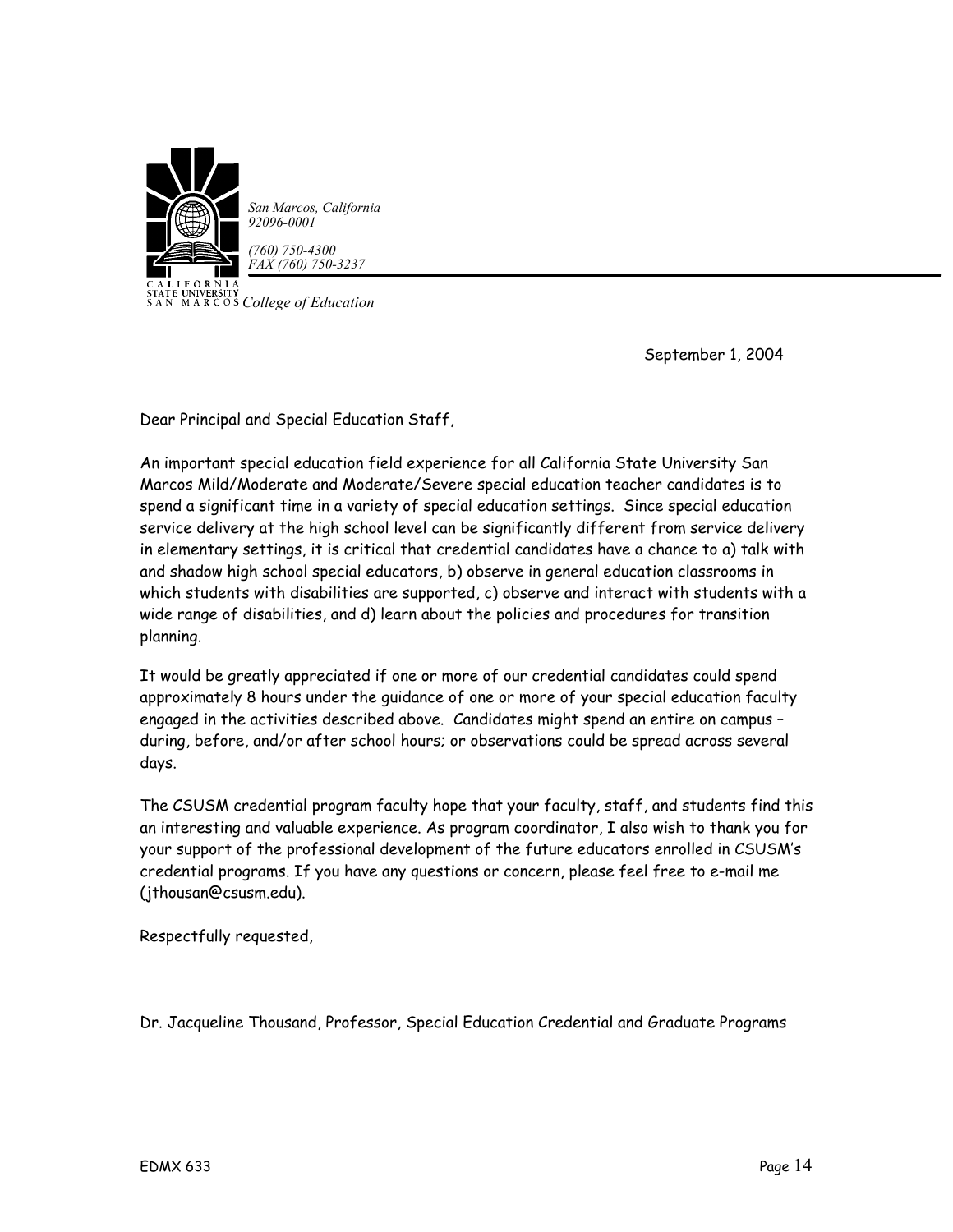# IDEA 'High School Questions

- I. What are characteristics of an "exemplary" high school special educator? What are the most fulfilling aspects of working as a high school special educator? What are the greatest challenges in working as a high school special educator?
- II. In what ways do special education faculty encourage and support student participation on IEP teams? To what extent are the questions posed in the MAPs process employed to gather data in the IEP process? To what extent do students direct and lead their own IEP meetings? How are students taught and coached to direct their own IEPs?
- III. In what ways do special education faculty encourage and support parent participation on IEP teams?
- IV. In what ways have arrangements been made for classroom teachers to actively participate as members of the IEP team?
- V. In what ways do you ensure that there is regular communication with classroom teachers to coordinate curriculum and instruction personnel?
- VI. In what ways are the required transition planning activities carried out for students at age 14? At age 16? Provide as much detail as possible about these transition activities.
- VII. In what ways are students informed of their age of majority rights before they turn 18? Describe the process in as much detail as possible.
- VIII. In what ways are students included in district and statewide assessments, such as the STAR testing? What are the most common accommodations provided for students?
- IX. How do you determine when the alternate assessment the California Alternative Performance Assessment (CAPA) - will be used with students with severe disabilities who are not included in the district CAT6 assessment? What other alternate assessment approaches are used to provide meaningful information about student progress? Note #1: Find out as much information about it as you can through this question and the Calif. Dept. of Education website. Note #2: If the teacher you are interviewing cannot answer this question thoroughly, interview someone who works with students with severe disabilities and who can answer this question.. This question MUST be answered with depth.

# **Special Notes:**

For questions II - IX, also ask, "What would help to make this practice work even better?" Include the interviewee's responses as part of your answers to these questions. **Be sure to spend talking with (and shadowing) as many students as you can.**